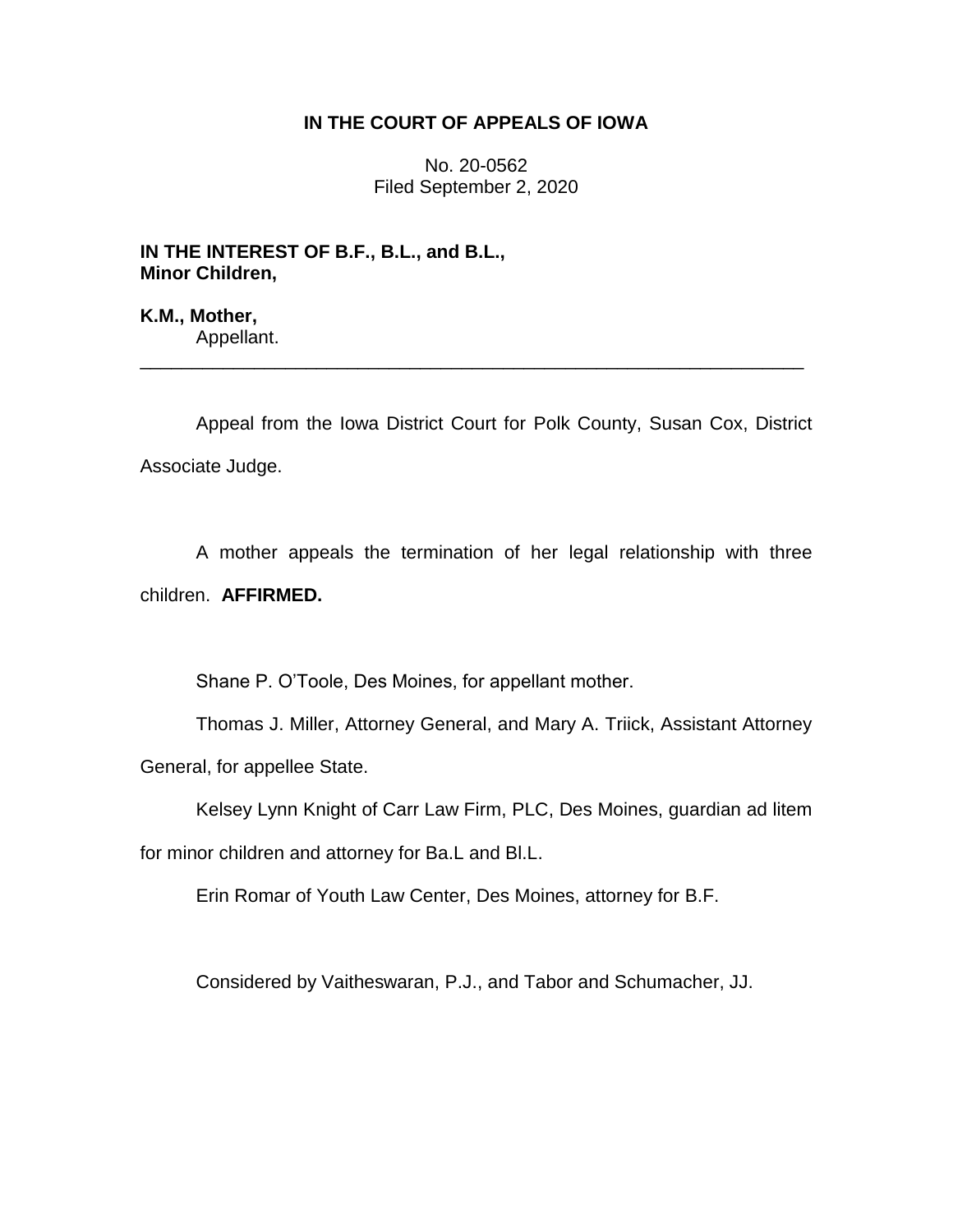**TABOR, Judge.**

 $\overline{a}$ 

A mother, Katie, appeals the juvenile court order ending her parental ties to three children—ages ten, five, and three.<sup>1</sup> Katie was undergoing inpatient substance-abuse treatment at the time of the termination hearing but still asked for the return of the children. Her more realistic request was for another six months to work toward reunification. She renews that request on appeal. She also asserts the termination of her parental rights will be "far more detrimental to her children than any danger perceived by not terminating." After our independent review of the record, we reject Katie's claims and affirm the termination order. $2$ 

In reaching that result, we focus on the futures of Katie's two sons, B.F., born in 2009, and Ba.L., born in 2014, and one daughter, Bl.L., born in 2016.<sup>3</sup> Both boys have serious mental-health challenges. The older son, B.F., is diagnosed with attention deficit hyperactivity disorder (ADHD) and oppositional defiance disorder (ODD). He spent nine months in a psychiatric medical institute for children (PMIC) after the court removed him from Katie's care. The younger son, Ba.L., receives therapy for autism sensory processing disorder and takes

 $1$  These ages relate to the date of the combined permanency and termination hearing in November 2019.

<sup>2</sup> We review termination orders de novo. *In re M.W.*, 876 N.W.2d 212, 219 (Iowa 2016). We give weight to the juvenile court's factual findings, but they do not bind us. *Id.* The State has the burden to show by clear and convincing evidence the grounds to support termination. *In re A.M.*, 843 N.W.2d 100, 110–11 (Iowa 2014). Our first priority is determining the best interests of the children. *See In re J.E.*, 723 N.W.2d 793, 802 (Iowa 2006) (Cady, J., concurring specially) (identifying safety and the need for a permanent home as the "defining elements" in the bestinterests determination).

 $3$  B.F.'s father is Dalton. Brandon is the father of the two younger children. The juvenile court terminated the parental rights of both Dalton and Brandon, and neither father appeals.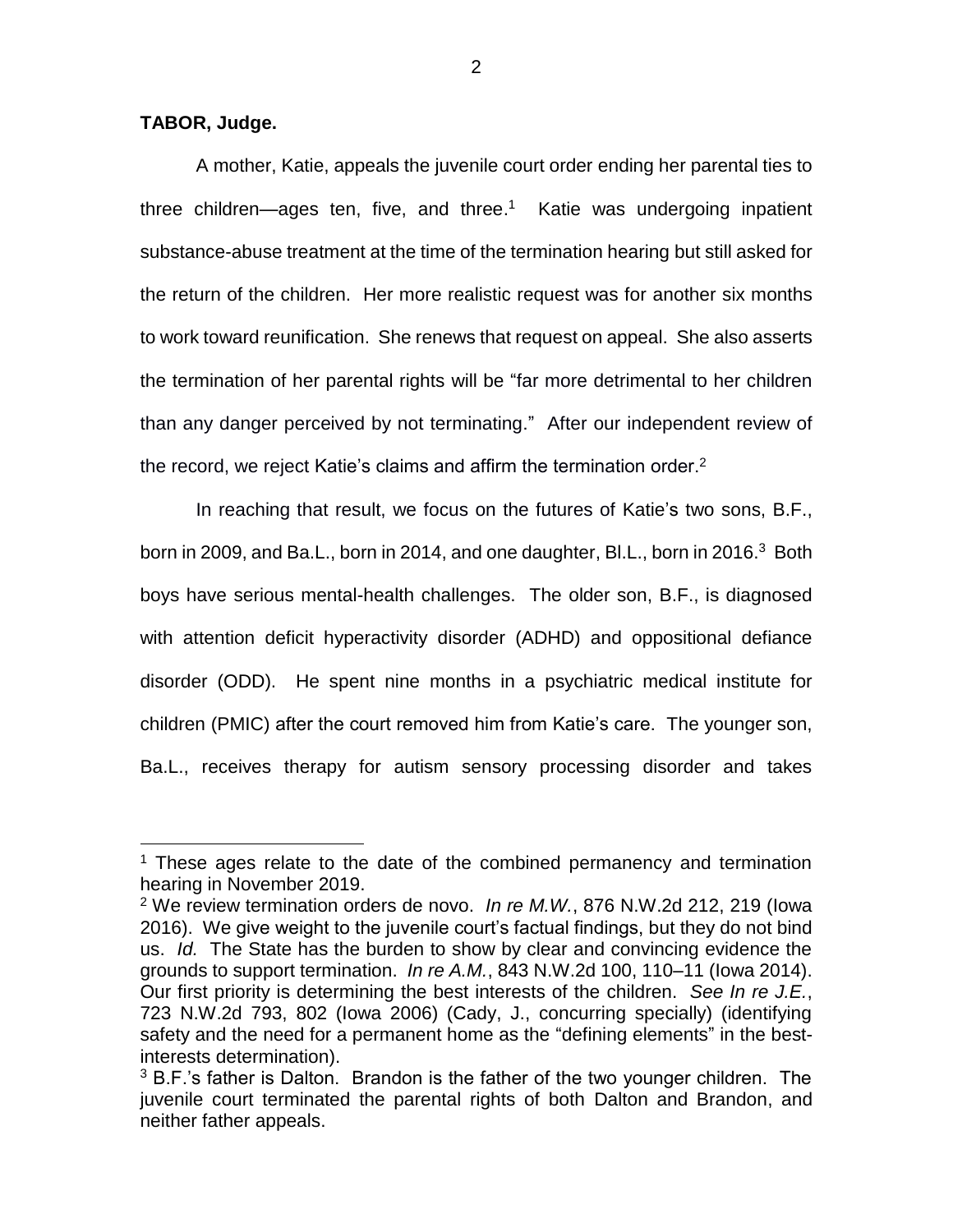medication for anxiety. His learning skills improved while in foster care, but he remained unable to communicate orally. The daughter, Bl.L., also attends therapy for stress-related behaviors.

Much of the children's trauma, especially B.F.'s distress, stems from witnessing domestic violence in their home. Between August 2014 and November 2017, the Iowa Department of Human Services (DHS) launched nine investigations into either the assaults by Brandon against Katie or parental abuse and neglect of the children. In February 2018, the juvenile court approved the DHS removal of B.F. from the home, finding that Katie physically abused him and "[t]he parents' unresolved domestic violence created ongoing trauma for [B.F.]." After B.F. and Katie started family therapy in July, the court returned B.F. home. Just two months later, B.F. found Katie unconscious after she overdosed on cocaine and methamphetamine while two children were home. After that incident, the court removed all three children from her custody and placed them in foster care. Later that fall, B.F. was hospitalized for what his foster family described as "out-ofcontrol" behavior.

Meanwhile, Katie entered inpatient substance-abuse treatment at the House of Mercy in October. It was the first of three unsuccessful efforts to complete inpatient treatment. Throughout 2019, Katie acted erratically during visitations with the children, vacillating between yelling at them and ignoring them. Her ongoing use of illicit drugs fueled her instability. During a substance-abuse evaluation in February, she admitted injecting methamphetamine daily, sometimes more than three times a day. Based on that evidence, the evaluator determined Katie met the DSM-V criteria for having a severe substance-related disorder.

3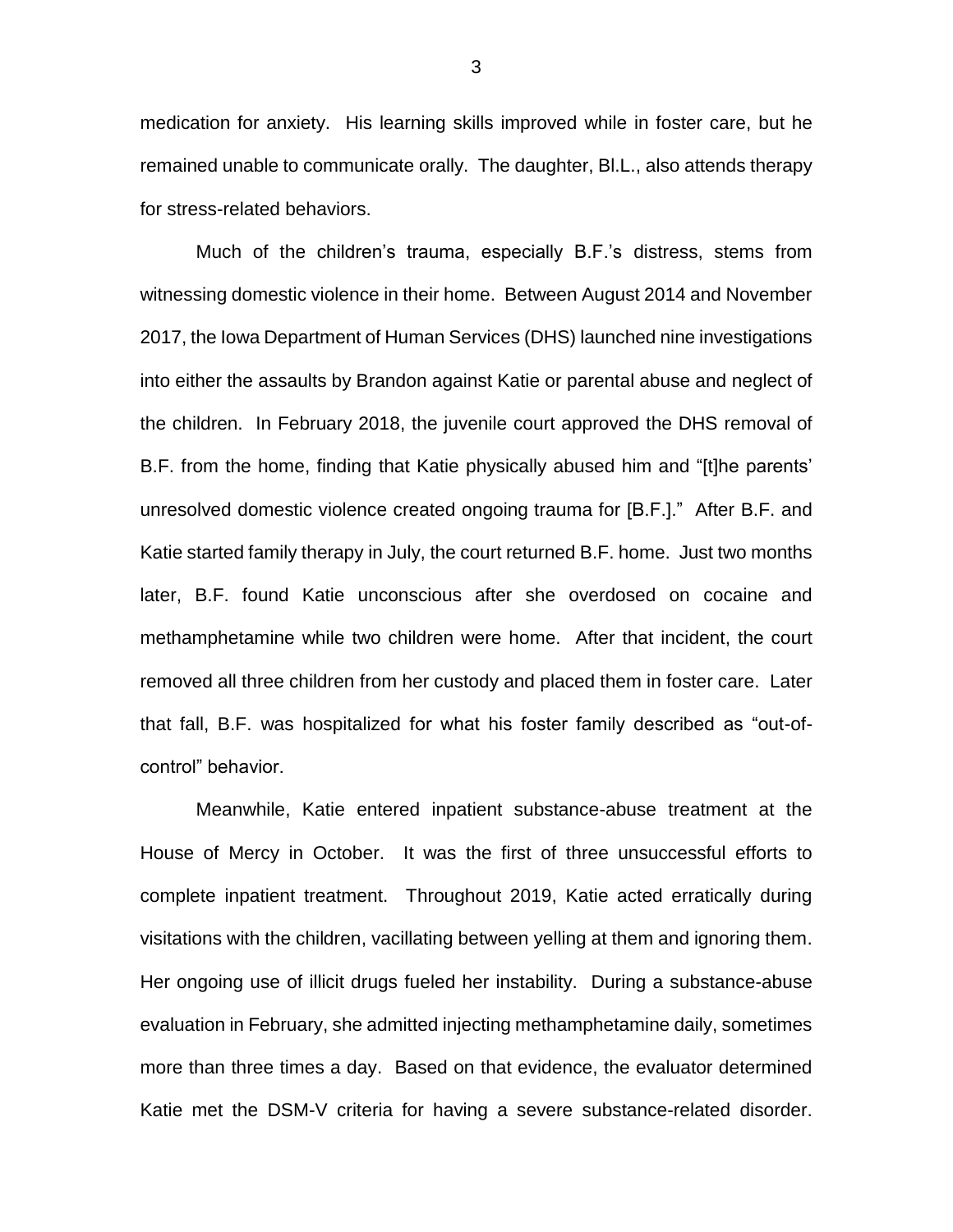Again in June, she received another substance-abuse evaluation, where she was found to be abusing both methamphetamine and heroin two to three times a day or sometimes more.

At the time of the termination hearing in November, Katie was living at Clearview Recovery in Prairie City—her fourth try at inpatient treatment.<sup>4</sup> She testified she was doing well and expected to "graduate" to the House of Mercy in December 2019. She believed all three children could live with her at either facility until she completed her program. In the alternative, Katie urged the court to defer permanency for six months so that she could make some difficult transitions to new living arrangements and new therapists for her children.

The juvenile court declined, granting the State's petition to terminate Katie's parental rights based on Iowa Code section 232.116(1) (2019), paragraph (f) and (*l*) for her two sons and paragraphs (h) and (*l*) for her daughter. To contest the termination order, Katie filed a timely petition on appeal.

In her first appellate issue, she contends the juvenile court erred in refusing to grant "an additional six months to work toward recovery and return her children to her care." To grant an extension, a juvenile court must decide "that the need for removal of the child[ren] from the child[ren]'s home will no longer exist at the end of the additional six-month period." Iowa Code § 232.104(2)(b). This record does not support an extension. Katie highlights the progress she made with sobriety, substance-abuse treatment, and mental-health counseling leading up to the termination hearing. While we applaud Katie's persistence, her repeated struggle

 $\overline{a}$ 

<sup>4</sup> Before entering Clearview, Katie was at the Polk County jail on convictions for theft and attempted burglary.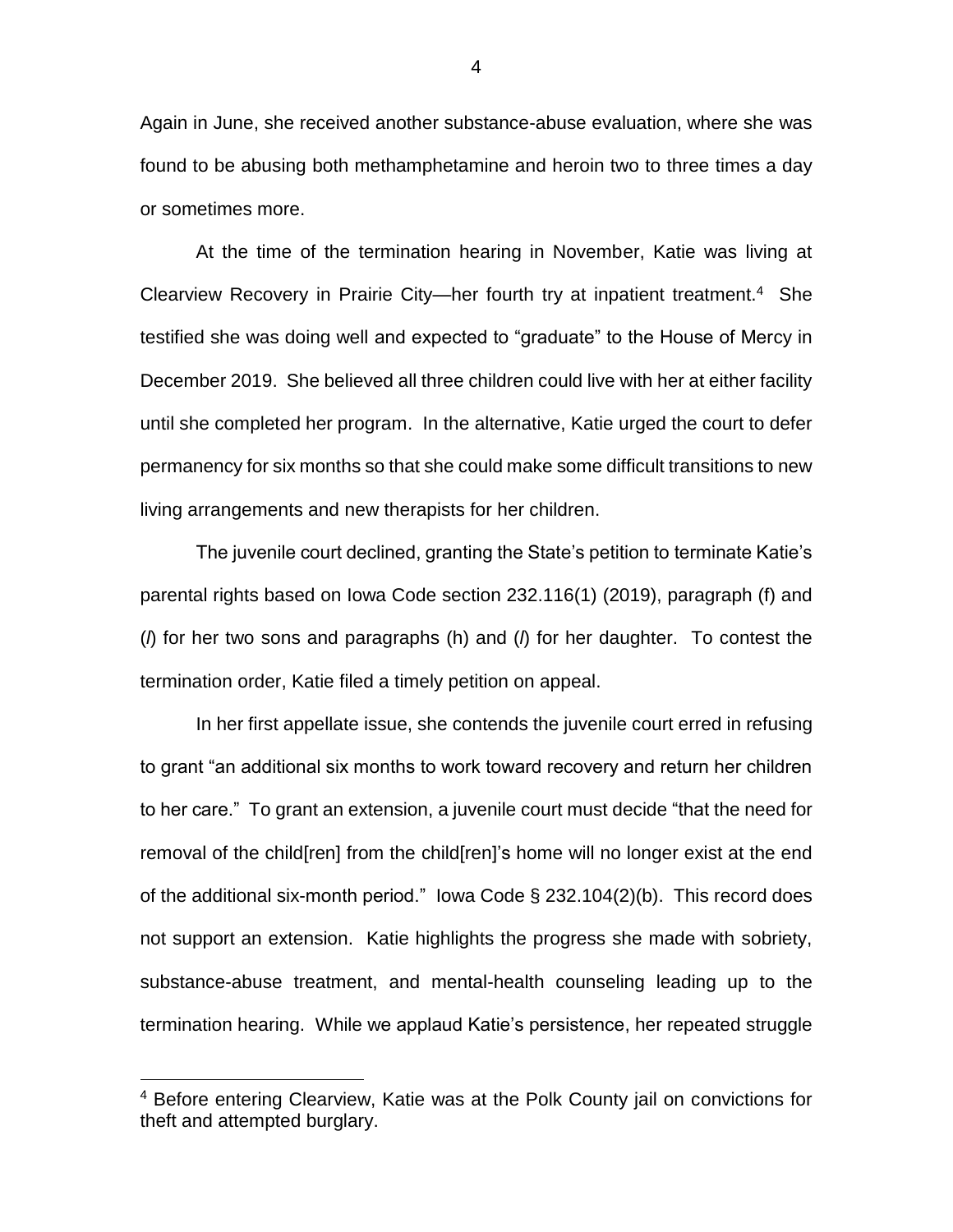to succeed in a series of inpatient treatment programs does not instill confidence in her ability to provide a secure and stable environment for her three children within six months. *See In re N.F.*, 579 N.W.2d 338, 341 (Iowa Ct. App. 1998) ("[W]e must consider the treatment history of the parent to gauge the likelihood the parent will be in a position to parent the child in the foreseeable future.").

We share this opinion expressed by the children's quardian ad litem (GAL):

Katie has not only not completed Clearview's program, she has had no time to prove she can remain sober in society. There is also the issue that Katie consistently has struggled to parent all 3 children at a time. She's currently only having one visit with the children every week and hasn't progressed past supervised visits. Under the circumstances and the amount of time this case has already been open, Katie's progress is just too little too late. The undersigned cannot recommend a return of the children or an extension of time.

Katie next challenges two of the three statutory grounds for termination.

She argues the State failed to meet its burden of proof under paragraphs (f) and

(h). She does not contest the State's proof under paragraph (*l*). "When the juvenile

court orders termination of parental rights on more than one statutory ground, we

need only find grounds to terminate on one of the sections to affirm." *In re T.S.*,

868 N.W.2d 425, 435 (Iowa Ct. App. 2015). Katie's failure to advance an argument

under paragraph (*l*) waives any claim of error related to that ground. 5 *In re N.S.*,

 $\overline{a}$ 

<sup>5</sup> Section 232.116(1)(*l*) applies when the evidence shows:

<sup>(1)</sup> The child has been adjudicated a child in need of assistance pursuant to section 232.96 and custody has been transferred from the child's parents for placement pursuant to section 232.102.

<sup>(2)</sup> The parent has a severe substance-related disorder and presents a danger to self or others as evidenced by prior acts.

<sup>(3)</sup> There is clear and convincing evidence that the parent's prognosis indicates that the child will not be able to be returned to the custody of the parent within a reasonable period of time considering the child's age and need for a permanent home.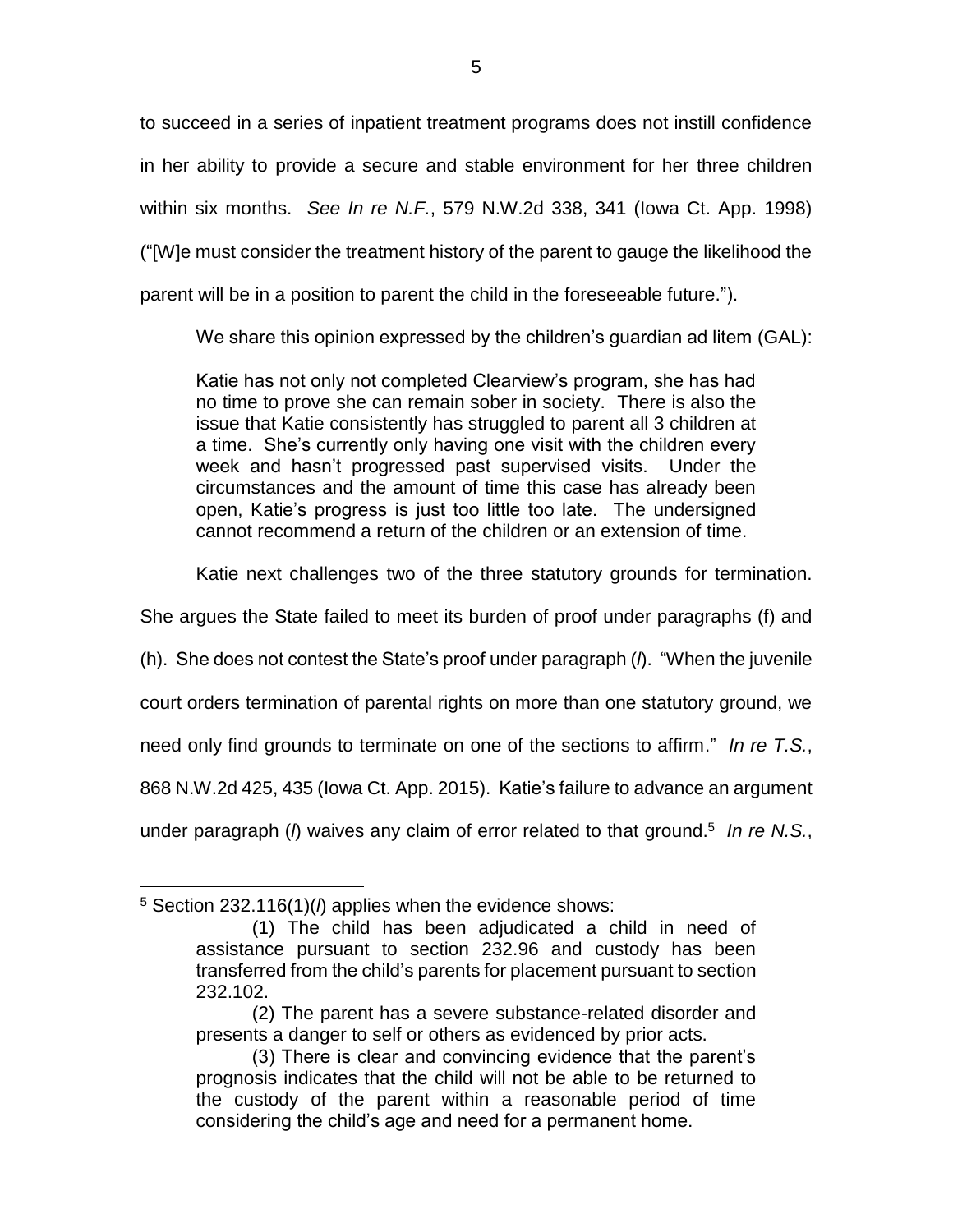No. 14-1375, 2014 WL 5253291, at \*3 (Iowa Ct. App. Oct. 15, 2014) (citing *Hyler v. Garner*, 548 N.W.2d 864, 870 (Iowa 1996) ("[O]ur review is confined to those propositions relied upon by the appellant for reversal on appeal.")). Lacking any challenge to that alternative basis, we affirm the juvenile court's order finding clear and convincing evidence to terminate under paragraph (*l*).

Finally, we turn to Katie's claim that termination of her parental rights was not in the children's best interests. She contends termination poses a greater detriment to the children's welfare than the "perceived danger" of preserving parental rights. She also argues the danger of not terminating could be addressed "through continued individual therapy and counseling and permanency could be achieved through another planned living arrangement."

Starting at that last reference, we assume Katie's attorney means "another planned permanent living arrangement" or APPLA, which Iowa Code section 232.104(2)(d)(4) provides as a placement option for children who are at least sixteen years old. Given the young ages of B.F., Ba.L., and Bl.L., APPLA is not appropriate for these three children. *See In re V.B.*, No. 17-0077, 2017 WL 1095074, at \*2 (Iowa Ct. App. Mar. 22, 2017); *see also In re C.W.*, No. 13-0129, 2013 WL 2146237, at \*2 (Iowa Ct. App. May 15, 2013) (discussing APPLA as "the least preferred permanency plan").

The rest of Katie's argument melds the best-interests framework under Iowa Code section 232.116(2) with the exception in section 232.116(3)(c). Section 232.116(2) requires courts to give primary consideration to the children's safety,

 $\overline{a}$ 

6

Although Katie waived her challenge to this ground, we find clear and convincing evidence in the record to support each element.